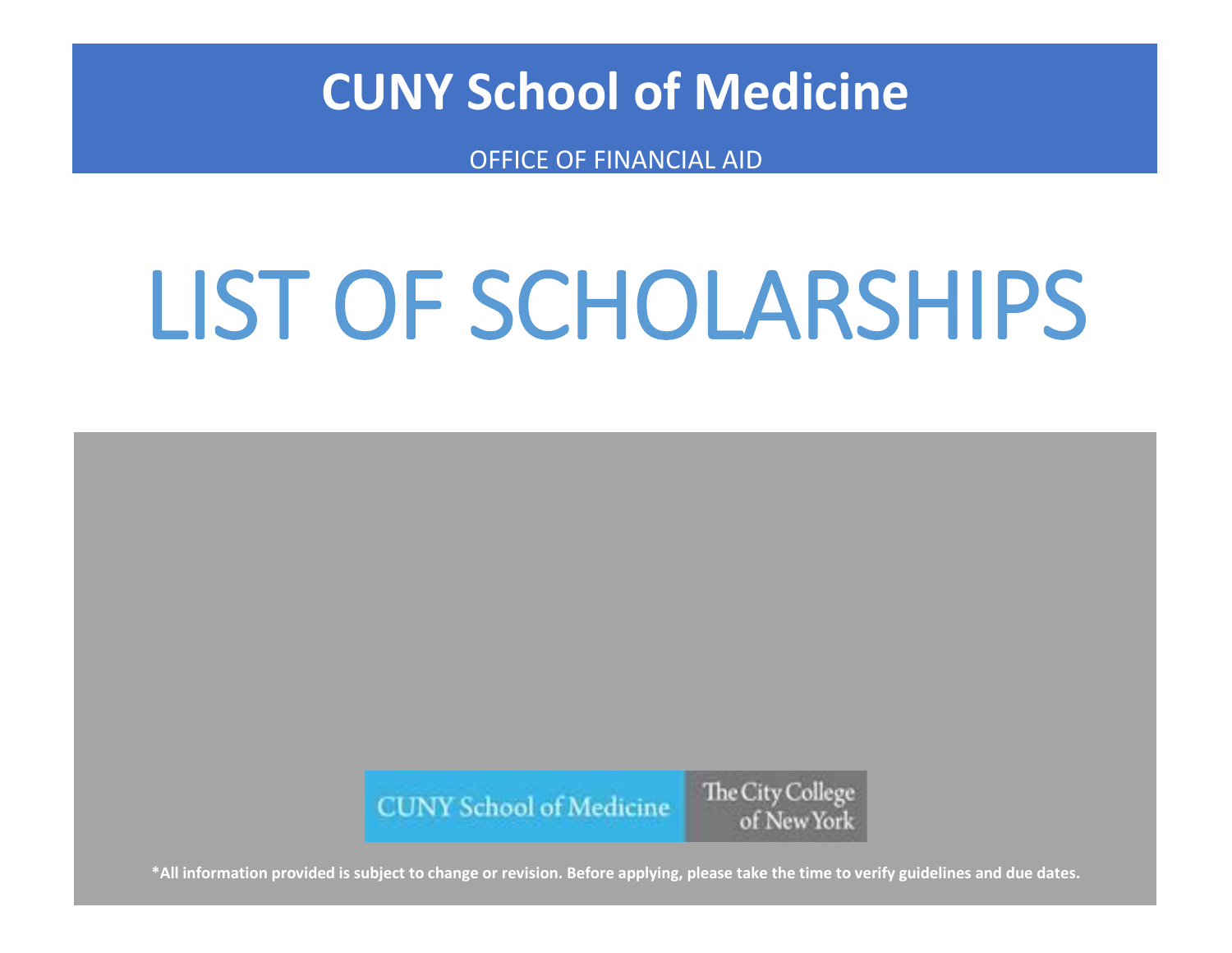| <b>Foundation Name</b>                                                 | Scholarship<br><b>Name</b>                                                    | <b>Brief Description</b>                                                                                                                                                                                                                                                                 | Website                             | Amount                |
|------------------------------------------------------------------------|-------------------------------------------------------------------------------|------------------------------------------------------------------------------------------------------------------------------------------------------------------------------------------------------------------------------------------------------------------------------------------|-------------------------------------|-----------------------|
| <b>American Medical Women's</b><br><b>Association</b>                  | <b>Multiple Scholarships</b><br>Listed                                        | The AMWA is an organization which<br>functions at the local, national, and<br>international level to advance women in<br>medicine and improve women's health.                                                                                                                            | www.amwa-doc.org                    | Varies                |
| <b>American Association of</b><br><b>Surgical Physician Assistants</b> | Susan and Tom<br><b>Lusty Memorial</b><br>Scholarship                         | To deserving PA students who<br>are interested in a career in<br>surgery.                                                                                                                                                                                                                | http://www.aaspa.com/               | \$1,000               |
| <b>American Association of</b><br><b>University Women (AAUW)</b>       | <b>Selected Professions</b><br>Fellowships                                    | AAUW has a long and distinguished<br>history of advancing educational and<br>professional opportunities for women in<br>the United States and around the globe.                                                                                                                          | www.aauw.org                        | $$5,000-$<br>\$18,000 |
| <b>American Federation</b><br>for Aging Research<br>(AFAR)             | AFAR's Grant<br>Programs                                                      | Grants to physicians and medical<br>students to conduct research and to<br>help them begin and further careers in<br>aging research and geriatric medicine.                                                                                                                              | https://www.afar.org/grant-programs | Multiple<br>Listed    |
| <b>American Heart Association:</b><br><b>Professional Heart Daily</b>  | Pre-doctoral<br>Fellowship                                                    | Students who are matriculated in pre-<br>doctoral or clinical health professional<br>degree training programs and who<br>intend careers as scientists, physician-<br>scientists or other clinician-scientists,<br>or related careers aimed at improving<br>global cardiovascular health. | www.heart.org/                      | Not specified         |
| <b>American Heart Association:</b><br><b>Professional Heart Daily</b>  | Student<br>Scholarships in<br>Cardiovascular<br>Disease and Stroke            | Students researching cardiovascular<br>disease topics within basic, clinical, or<br>population sciences.                                                                                                                                                                                 | www.heart.org/                      | \$2,000               |
| <b>American Heart Association:</b><br><b>Professional Heart Daily</b>  | Student<br>Scholarships in<br>Cerebrovascular<br>Disease and<br><b>Stroke</b> | Students specifically researching<br>cerebrovascular disease and<br>stroke.                                                                                                                                                                                                              | www.heart.org/                      | \$2,000               |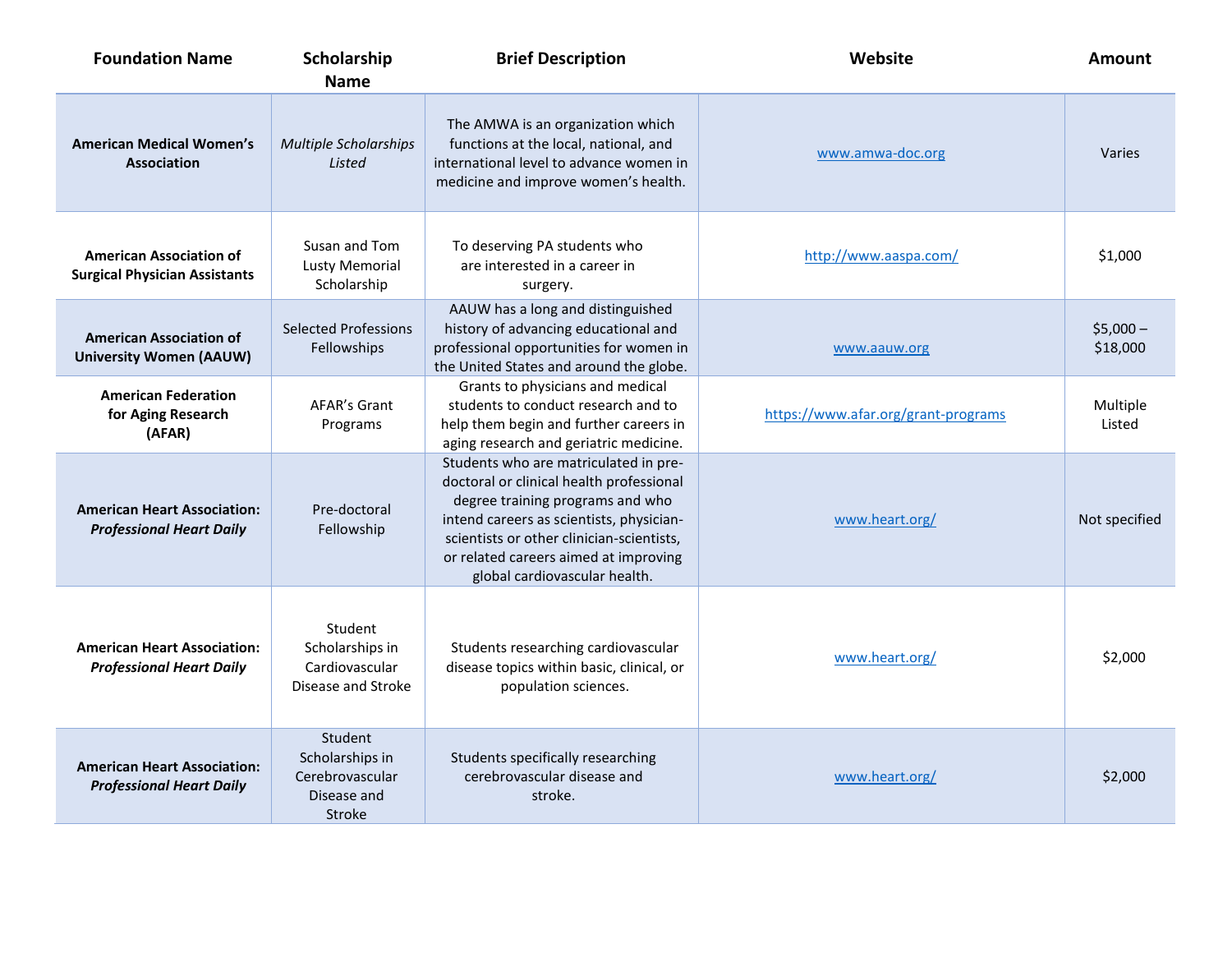| <b>American Indian Graduate</b><br>Center                                                             | Multiple Scholarships<br>Listed                                                | AIGC offers more than 20 scholarships<br>and fellowships that fund<br>undergraduate, graduate, and<br>professional degrees.                                                                                                                                                                                              | www.aigcs.org                                                | Varies          |
|-------------------------------------------------------------------------------------------------------|--------------------------------------------------------------------------------|--------------------------------------------------------------------------------------------------------------------------------------------------------------------------------------------------------------------------------------------------------------------------------------------------------------------------|--------------------------------------------------------------|-----------------|
| <b>American Indian Science and</b><br><b>Engineering Society</b>                                      | <b>Multiple Scholarships</b><br>Listed                                         | The American Indian Science and<br>Engineering Society (AISES) helps<br>students move forward in their<br>educational journeys by providing<br>a wide range of programs and                                                                                                                                              | http://www.aises.org/stude nts/scholarships                  | Varies          |
| <b>American Medical</b><br><b>Association (AMA)</b><br><b>Foundation</b>                              | Physicians of<br>Tomorrow<br>Scholarships<br>(Multiple<br>scholarships listed) | All nominees must be rising final year<br>students (third year students who are<br>approaching their final year of medical<br>school, set to graduate in May 2020).                                                                                                                                                      | www.amafoundation.org                                        | \$10,000        |
| <b>American Society of</b><br><b>Hematology (ASH)</b>                                                 | <b>Multiple Awards</b><br>Listed                                               | he ASH offers both short and long-term<br>opportunities for aspiring hematologist<br>in medical school or residency to<br>conduct hematology research under the<br>supervision and mentorship of ASH<br>member mentors.                                                                                                  | https://www.hematology.org/Awards/Medical-<br><b>Student</b> | <b>Varies</b>   |
| <b>APIQWTC (Asian and Pacific</b><br><b>Islander Queer Women and</b><br><b>Transgender Community)</b> | APIQWTC<br>Scholarship                                                         | The APIQWTC (Asian and Pacific Islander<br>Queer Women and Transgender<br>Community) scholarship hopes to<br>recognize those who are active in the<br>community and encourage future<br>leaders.                                                                                                                         | http://www.apiqwtc.org                                       | \$2,500         |
| <b>Association for Prevention</b><br><b>Teaching and Research</b>                                     | Student Video<br>Competition                                                   | APTR and the Thomas Jefferson<br>University College of Population Health<br>are pleased to announce the 2019<br>Student Video Competition to support<br>graduate medical and health<br>professions students in thinking<br>critically about how to address local<br>health inequities through policy and<br>legislation. | www.aptrweb.org                                              | $$400 - $1,200$ |
| <b>Association of American</b><br><b>Medical Colleges (AAMC)</b>                                      | Herbert W. Nickens<br><b>Medical Student</b><br>Scholarships                   | Given to outstanding students entering<br>their third year of medical school who<br>have shown leadership in efforts to<br>eliminate inequities in medical<br>education and health care and have<br>demonstrated leadership efforts in                                                                                   | www.aamc.org                                                 | \$5,000         |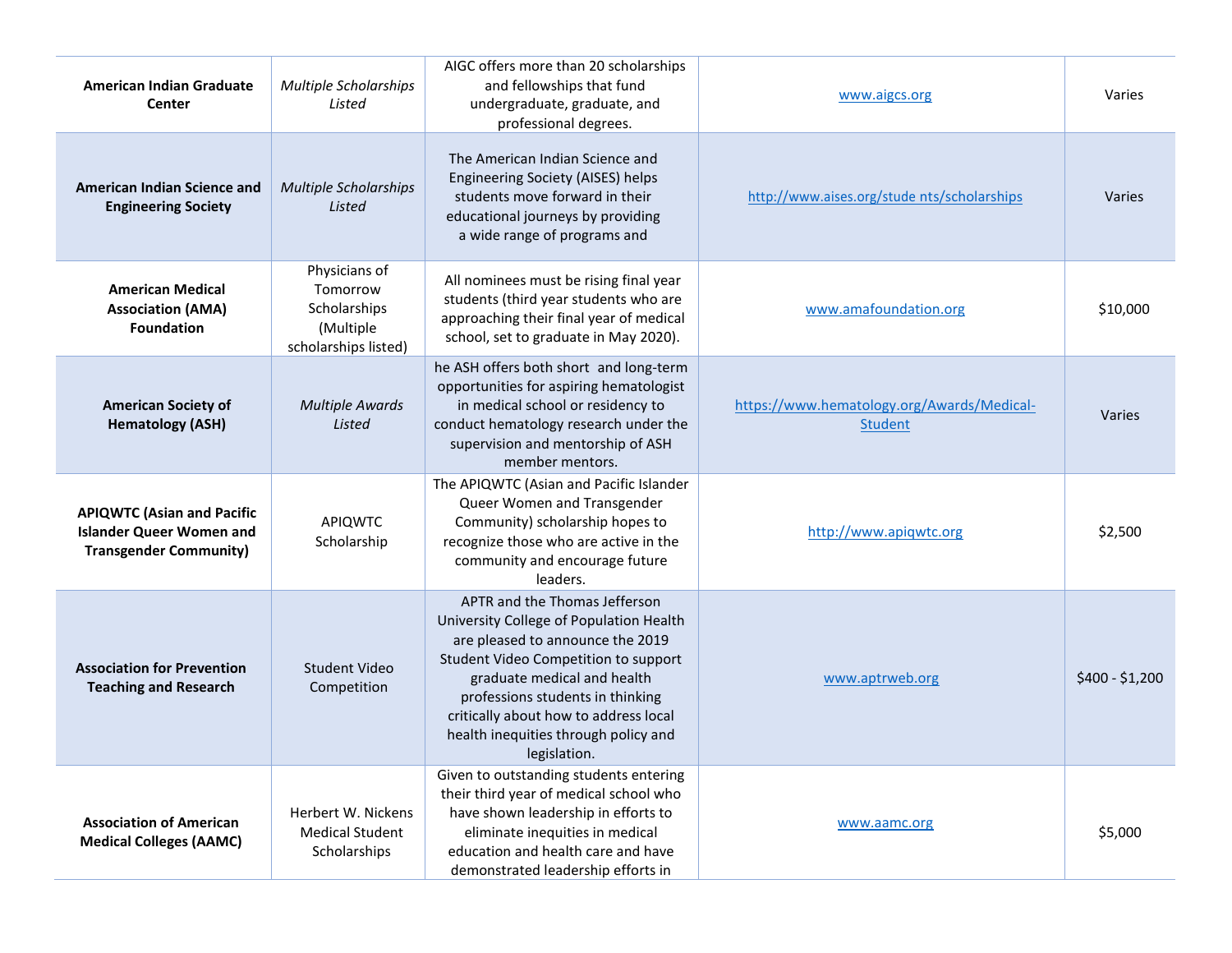|                                                                  |                                                                                             | addressing educational, societal, and<br>health care needs of racial and ethnic<br>minorities in the United States.                                                                                      |                                                    |                            |
|------------------------------------------------------------------|---------------------------------------------------------------------------------------------|----------------------------------------------------------------------------------------------------------------------------------------------------------------------------------------------------------|----------------------------------------------------|----------------------------|
| <b>Association of PAs in</b><br>Allergy, Asthma &<br>Immunology  | <b>Association of PAs</b><br>in Allergy, Asthma &<br>Immunology<br>Scholarship              | Students who have interned at a board-<br>certified allergist's office.                                                                                                                                  | https://www.aapaaai.org/Student-Resources          | Unknown                    |
| <b>Association of Physician</b><br><b>Assistants in Oncology</b> | APAO Student<br>Scholarship                                                                 | For applicants with a strong interest in<br>the Oncology field.                                                                                                                                          | https://www.apao.cc/student-scholarship            | \$2,500                    |
| <b>Career One Stop</b>                                           | <b>Multiple Scholarships</b><br>Listed                                                      | Search more than 7,500 scholarships,<br>fellowships, grants, and other financial<br>aid award opportunities.                                                                                             | https://www.careeronestop<br>.org/                 | Varies                     |
| <b>Chinese American</b><br><b>Physicians Society (CAPS)</b>      | CAPS Scholarship                                                                            | CAPS is offering scholarships annually to<br>students in United States medical<br>schools. It is open to medical students<br>regardless of their hometown, sex, race<br>or color.                        | <b>Scholarship Program (caps-ca.org)</b>           | $$3,000 -$<br>\$5,000      |
| <b>Department of Defense: U.S.</b><br><b>Air Force</b>           | <b>Health Professions</b><br>Scholarship Program                                            | The Air Force offers scholarships for<br>healthcare<br>professionals to include:<br>three- and four-year<br>scholarships for medical corps and<br>dental corps.                                          | <b>U.S. Air Force - Training and Education</b>     | See website<br>for details |
| <b>Department of Defense: U.S.</b><br>Army                       | F. Edward Hébert<br><b>Armed Forces</b><br><b>Health Professions</b><br>Scholarship Program | The U.S. Army can help pay for your<br>advanced medical degree with one of<br>the most comprehensive scholarships<br>available in the health care field                                                  | <b>Healthcare School Scholarships   goarmy.com</b> | See website<br>for details |
| <b>Department of Defense: U.S.</b><br><b>Navy</b>                | <b>Health Professions</b><br>Scholarship Program                                            | The program pays for tuition, books, lab<br>fees and other expenses necessary to<br>complete school.                                                                                                     | Find Careers in the U.S. Navy   Navy.com           | See website<br>for details |
| <b>Department of Health &amp;</b><br><b>Human Services</b>       | Indian Health<br>Service Scholarship<br>Program                                             | The Indian Health Service (IHS) offers<br>three scholarships for American Indian<br>and Alaska Native students in order to<br>educate and train health professionals<br>to staff Indian health programs. | <b>Scholarships   IHS Scholarship Program</b>      | Varies                     |
| <b>Gamma Mu Foundation</b>                                       | The Gamma Mu<br><b>Scholarships Program</b>                                                 | Provides support to gay men who want<br>to further their education at a college,<br>university, or vocational or professional<br>training program.                                                       | Scholarship Guidelines - Gamma Mu<br>Foundation    | \$1,000-<br>\$2,500        |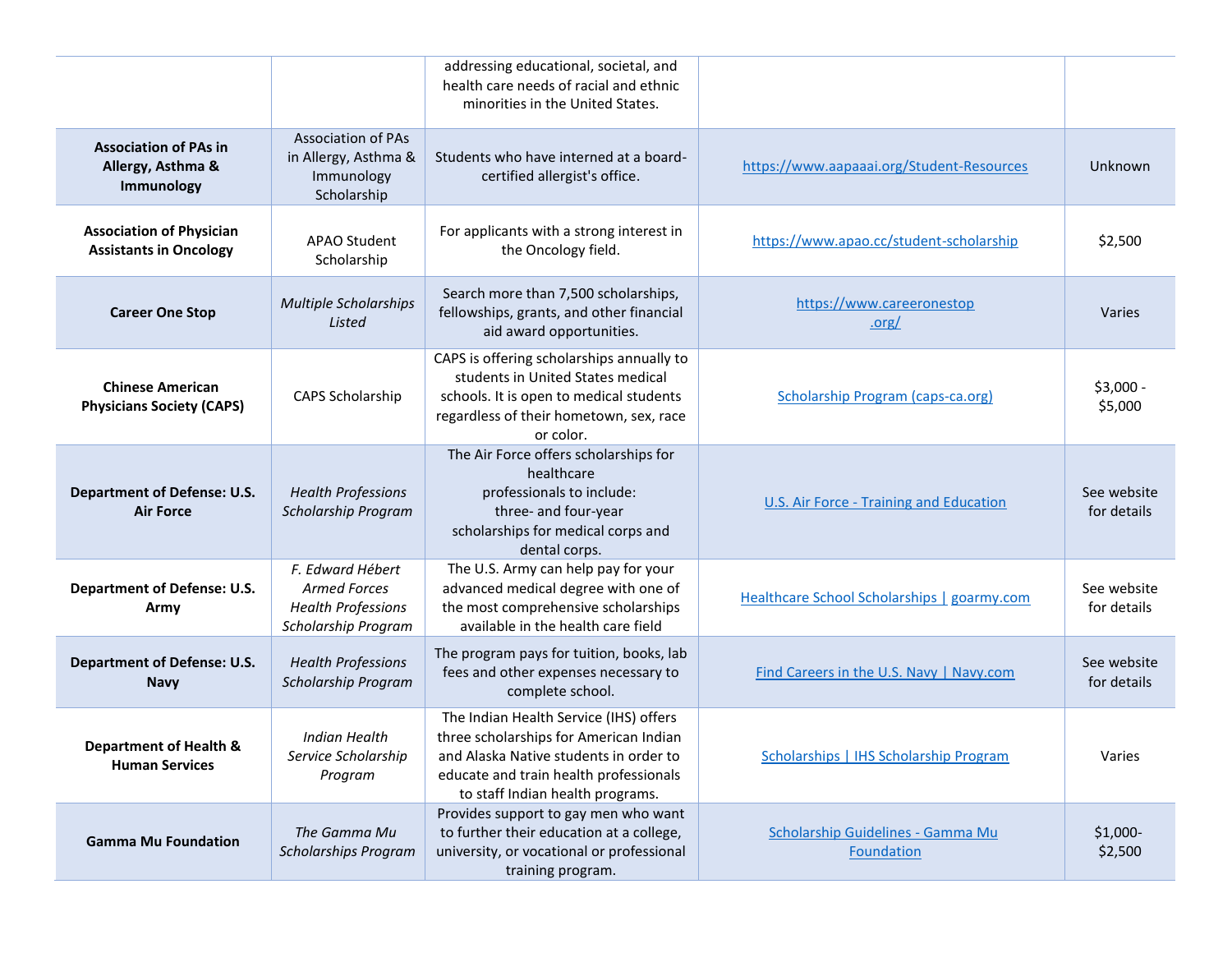| <b>Hispanic Association of</b><br><b>Colleges &amp; Universities</b> | <b>Multiple Scholarships</b><br>Listed             | The Hispanic Association of Colleges and<br>Universities is pleased to be the<br>administrator of scholarship<br>opportunities provided by our partners<br>to assist in defraying some of your<br>college expenditures.                                      | www.hacu.net                                                    | Varies              |
|----------------------------------------------------------------------|----------------------------------------------------|--------------------------------------------------------------------------------------------------------------------------------------------------------------------------------------------------------------------------------------------------------------|-----------------------------------------------------------------|---------------------|
| <b>Hispanic Scholarship Fund</b>                                     | <b>Multiple Scholarships</b><br>Listed             | The HSF Scholarship is designed to assist<br>students of Hispanic heritage obtain a<br>university degree                                                                                                                                                     | www.hsf.net                                                     | $$500 - $5,000$     |
| Human Rights Campaign<br>(LGBTQ Student                              | <b>HSF Scholarship</b>                             | LGBTQ Student Scholarship Database                                                                                                                                                                                                                           | https://www.hrc.org/resour ces/scholarship-database             | Varies              |
| <b>The Japanese Medical Society</b><br>of America, Inc.              | <b>Multiple Scholarships</b><br>Listed             | JMSA is an organization based in New<br>York, comprised of Japanese healthcare<br>providers, students, and those from<br>diverse backgrounds who support<br>promoting health, science and research<br>among the Japanese communities in<br>the US and Japan. | Scholarship - Japanese Medical Society of<br>America (jmsa.org) | Varies              |
| <b>Korean American</b><br><b>Scholarship Foundation (KASF)</b>       | Northeastern<br>Regional Chapter                   | They are a non-profit organization<br>established to help meet the financial<br>needs of Korean-American students<br>seeking higher education.                                                                                                               | Scholarship Info - KASF                                         | $$500 -$<br>\$5,000 |
| <b>Medical Scrubs Collection</b>                                     | <b>Medical Scrubs</b><br>Collection<br>Scholarship | Medical Scrubs Collection is dedicated<br>to recognizing the individuals who go<br>above and beyond to help others every<br>day. Scholarship opportunity for<br>students studying in any health or<br>medical-related field.                                 | www.medicalscrubscollecti on.com                                | \$1,000             |
| <b>National Medical Association,</b><br>Inc.                         | Multiple Scholarships<br>Listed                    | For African Americans and other<br>underrepresented groups participating<br>in the medical field. Scholarships to<br>deserving medical students based on<br>academic merit and financial need.                                                               | www.nmanet.org                                                  | Not specified       |
| <b>National Medical Fellowships</b>                                  | <b>Multiple Scholarships</b><br>Listed             | Provide scholarships and support for<br>underrepresented minority students in<br>medicine and the health professions.                                                                                                                                        | https://nmfonline.org/                                          | Varies              |
| <b>National Society Daughters of</b><br>the American Revolution      | Alice W. Rooke<br>Scholarship                      | Awarded to one student who has been<br>accepted into or who are pursuing an<br>approved course of study to become a                                                                                                                                          | www.dar.org/                                                    | \$5,000             |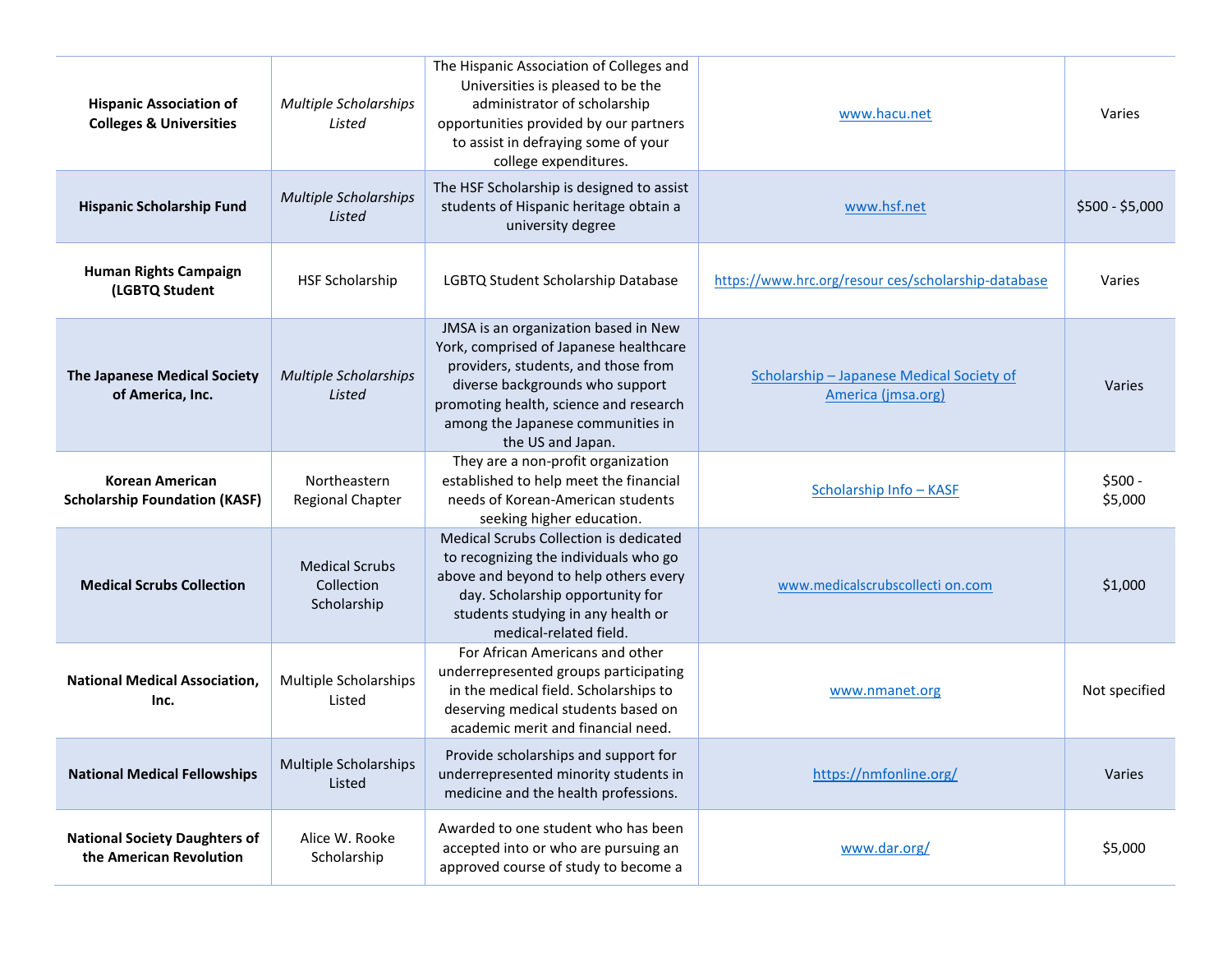|                                                                 |                                                             | medical doctor (no pre-med,<br>veterinarian, or physician assistant)                                                                                                                                                                                                                                                                                                                                                                                         |                       |                                                    |
|-----------------------------------------------------------------|-------------------------------------------------------------|--------------------------------------------------------------------------------------------------------------------------------------------------------------------------------------------------------------------------------------------------------------------------------------------------------------------------------------------------------------------------------------------------------------------------------------------------------------|-----------------------|----------------------------------------------------|
| <b>National Society Daughters of</b><br>the American Revolution | Irene and Daisy<br><b>MacGregor Memorial</b><br>Scholarship | Awarded to two students of high<br>scholastic standing and character who<br>have been accepted into or are pursuing<br>an approved course of study to become<br>a medical doctor (no pre- med,<br>veterinarian or physician assistant).<br>There is a preference to females "if<br>equally qualified."                                                                                                                                                       | www.dar.org/          | up to \$5,000                                      |
| <b>National Society Daughters of</b><br>the American Revolution | Dr. Francis Anthony<br>Beneventi Medical<br>Scholarship     | To one student either attending or<br>planning to attend an approved,<br>accredited medical school, college, or<br>university. (no pre-med, veterinarian,<br>or physician assistant)                                                                                                                                                                                                                                                                         | www.dar.org/          | \$1,000                                            |
| <b>National Society Daughters of</b><br>the American Revolution | Leslie Andree Hanna<br><b>Medical Scholarship</b>           | To a deserving female student who is a<br>US citizen attending medical school. The<br>selection process is based on academic<br>merit                                                                                                                                                                                                                                                                                                                        | www.dar.org/          | Not specified                                      |
| <b>New York State Society of</b><br>PA's                        | NYSSPA Student<br>Scholarship                               | NYSSPA is comprised of PAs from across<br>the state of New York, devoted to<br>supporting the PA profession by<br>participating in continuing educations<br>programs, professional and legislative<br>advocacy on behalf of all NY State PAs,<br>improving public awareness of the<br>important role that PAs play in<br>providing necessary healthcare to the<br>public and fostering a mutually<br>beneficial relationship with supervising<br>physicians. | http://www.nysspa.org | minimum of<br>\$1,000                              |
| <b>Osmosis</b>                                                  | <b>Health Education</b><br>Impact Scholarship               | This scholarship signifies Osmosis's<br>support of education in the health<br>sciences and is meant to recognize the<br>importance of pursuing the best<br>education possible.                                                                                                                                                                                                                                                                               | Osmosis - Scholarship | One \$5,000<br>award and<br>five \$1,000<br>awards |
| <b>PA Foundation</b>                                            | Multiple Scholarships<br>Listed                             | Scholarships to PA students --<br>descriptions vary depending on<br>Scholarship                                                                                                                                                                                                                                                                                                                                                                              | www.pa-foundation.org | Varies                                             |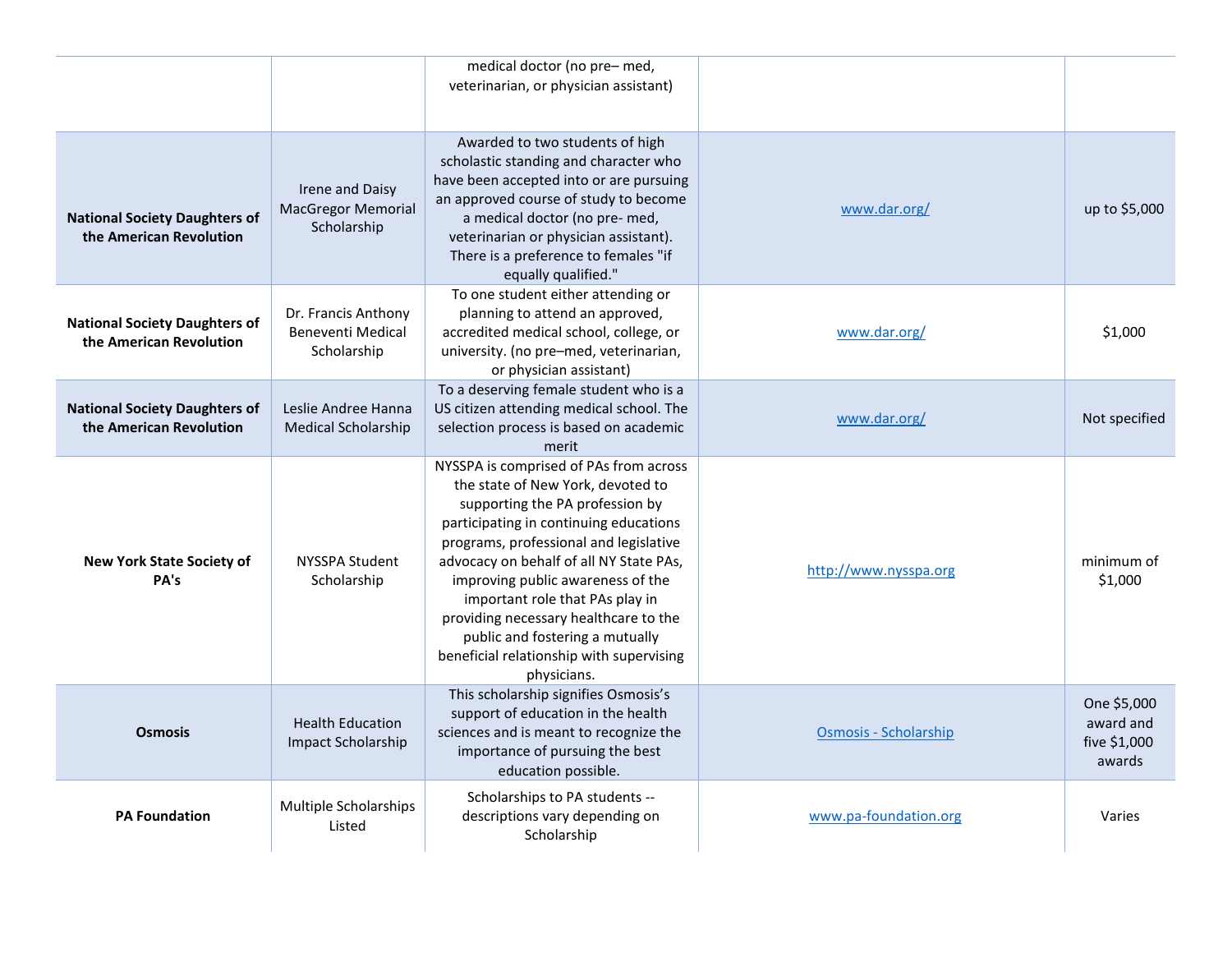| <b>Paul &amp; Daisy Soros</b><br><b>Fellowship for New Americans</b>                                             | Paul & Daisy Soros<br>Fellowships for New<br>Americans   | The Paul & Daisy Soros Fellowships for<br>New Americans program honors the<br>contributions of immigrants and<br>children of immigrants to the United<br>States.                                                                               | 2021 Application for The Paul & Daisy Soros<br><b>Fellowships for New</b><br><b>Americans - Paul &amp; Daisy Soros</b><br>Fellowships for New Americans (fluidreview.com) | Up to<br>\$90,000 in<br>financial<br>support over<br>2yrs |
|------------------------------------------------------------------------------------------------------------------|----------------------------------------------------------|------------------------------------------------------------------------------------------------------------------------------------------------------------------------------------------------------------------------------------------------|---------------------------------------------------------------------------------------------------------------------------------------------------------------------------|-----------------------------------------------------------|
| P.E.O. Sisterhood                                                                                                | P.E.O. Scholar<br>Awards                                 | The P.E.O. Scholar Awards (PSA)<br>program was established to provide<br>substantial merit-based awards for<br>women of the United States and<br>Canada who are pursuing a doctoral<br>level degree at an accredited college or<br>university. | About the P.E.O. Scholar Awards   P.E.O.<br>International                                                                                                                 | \$20,000                                                  |
| <b>Physician Assistants in</b><br><b>Orthopedic Surgery (PAOS)</b>                                               | Susan Lindahl<br>Memorial<br>Scholarship                 | The PAOS hopes that this scholarship<br>will attract deserving students who are<br>considering a career in orthopedics.                                                                                                                        | www.paos.org                                                                                                                                                              | \$5,000                                                   |
| <b>Pisacano Leadership</b><br><b>Foundation</b>                                                                  | The Pisacano<br><b>Scholars</b><br>Leadership<br>Program | The Pisacano Scholars Leadership<br>Program offers many career<br>development opportunities, as well as<br>scholarship funding, to the future<br>leaders of family medicine.                                                                   | <b>Pisacano Leadership Foundation</b>                                                                                                                                     | Up to \$28,000                                            |
| <b>Point Foundation</b>                                                                                          | Point Scholarship                                        | Point Foundation (Point) is the nation's<br>largest higher education scholarship-<br>granting organization for lesbian, gay,<br>bisexual,<br>transgender, and queer (LGBTQ)<br>students.                                                       | https://pointfoundation.org/thepoint/scholarship/                                                                                                                         | varies                                                    |
| Sallie Mae: Graduate school<br>scholarship search                                                                | varies                                                   | Register for their Graduate School<br>Scholarship Search and get free access<br>to 950,000 graduate scholarships,<br>worth up to \$1 billion.                                                                                                  | https://www.salliemae.com/studentloans/graduate-<br>school-information/graduate-school-scholarships/                                                                      | Varies                                                    |
| <b>Society of Emergency</b><br><b>Medicine Physician Assistants</b>                                              | Paul S. Robinson<br>Award                                | The aim is to select an award recipient<br>who exemplifies the character, integrity<br>and dedication to emergency medicine,<br>leadership and professionalism that Mr.<br>Robinson exemplified.                                               | https://www.sempa.org/about-sempa/sempa-<br>awards/                                                                                                                       | \$1,500                                                   |
| The Society of Physician<br><b>Assistants in</b><br>Otorhinolaryngology/Head &<br><b>Neck Surgery (SPAO-HNS)</b> | SPAO-HNS Student<br>Scholarship                          | To recognize motivated physician<br>assistant students that have a sincere<br>interest in a career in ENT.                                                                                                                                     | https://entpa.org/scholarship                                                                                                                                             | \$500                                                     |
| <b>Society for Pas in Pediatrics</b><br>(SPAP)                                                                   | <b>SPAP Student</b><br>Scholarship                       | For student members of SPAP who are<br>enrolled in an ARC-PA accredited<br>program.                                                                                                                                                            | https://thespap.wildapricot.org/SPAP-Students                                                                                                                             | Unspecified                                               |